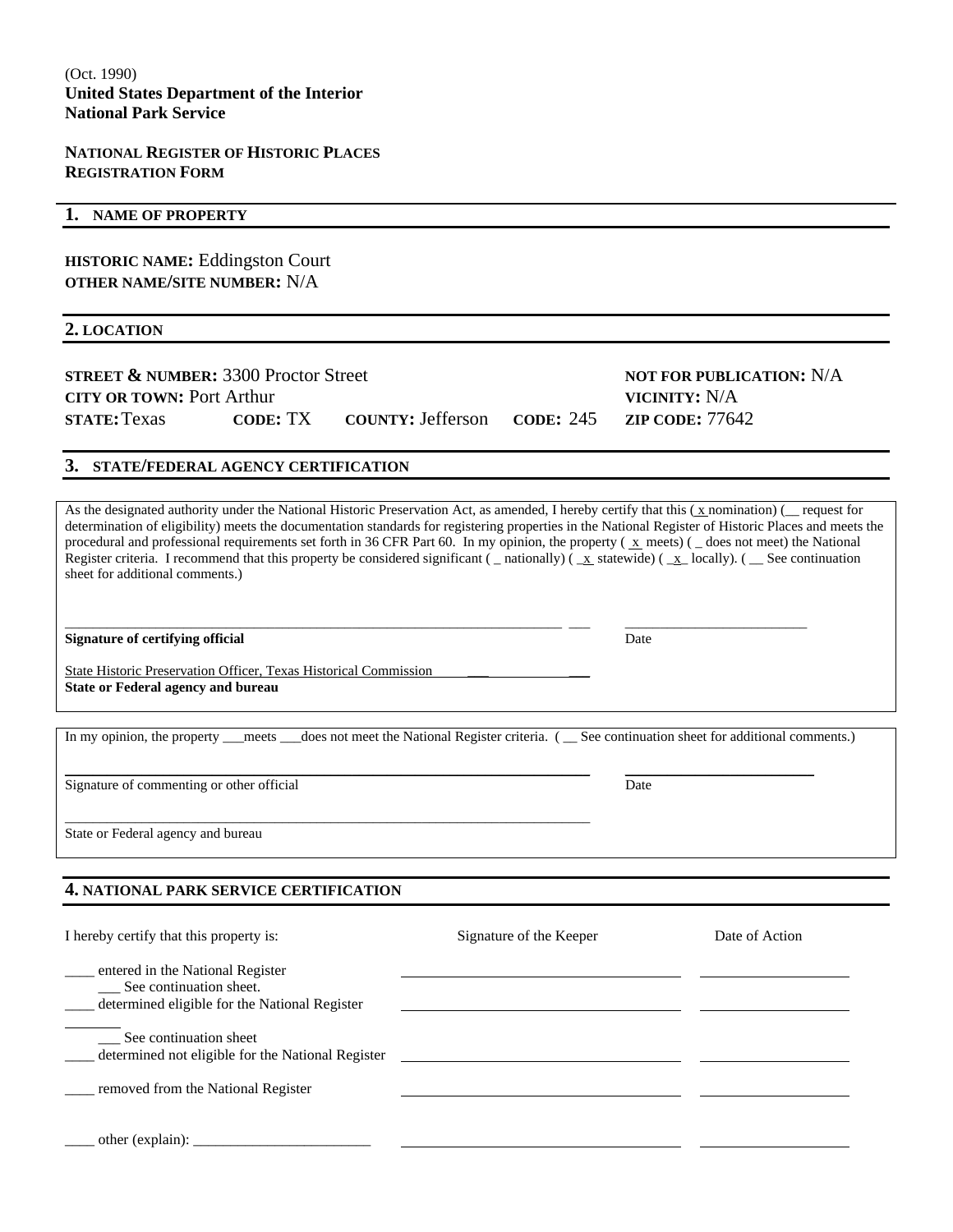#### **5. CLASSIFICATION**

**OWNERSHIP OF PROPERTY: Private** 

**CATEGORY OF PROPERTY:** District

| <b>NUMBER OF RESOURCES WITHIN PROPERTY:</b> | <b>CONTRIBUTING</b> | <b>NONCONTRIBUTING</b> |
|---------------------------------------------|---------------------|------------------------|
|                                             | 9                   | 1 BUILDINGS            |
|                                             |                     | 0 SITES                |
|                                             |                     | 1 STRUCTURES           |
|                                             | 0                   | 0 OBJECTS              |
|                                             |                     | 2 TOTAL                |

#### **NUMBER OF CONTRIBUTING RESOURCES PREVIOUSLY LISTED IN THE NATIONAL REGISTER:** 0

**NAME OF RELATED MULTIPLE PROPERTY LISTING:** *The Sculpture of Dionicio Rodriguez in Texas*

#### **6. FUNCTION OR USE**

**HISTORIC FUNCTIONS:** Recreation and Culture / work of art Landscape / street furniture Domestic/ multiple dwelling, single dwelling, secondary structure=garage

**CURRENT FUNCTIONS:** Recreation and Culture / work of art Landscape / street furniture Domestic/ multiple dwelling, single dwelling, secondary structure=garage Vacant/Not in Use

#### **7. DESCRIPTION**

ARCHITECTURAL CLASSIFICATION: Late 19<sup>th</sup> and 20<sup>th</sup> Century Revivals: Tudor, Classical Revival OTHER: Faux bois sculpture

### **MATERIALS: FOUNDATION** CONCRETE **WALLS** BRICK **ROOF** ASPHALT **OTHER** CONCRETE; OTHER/seashells

**NARRATIVE DESCRIPTION** (see continuation sheets 7-5 through 7-7).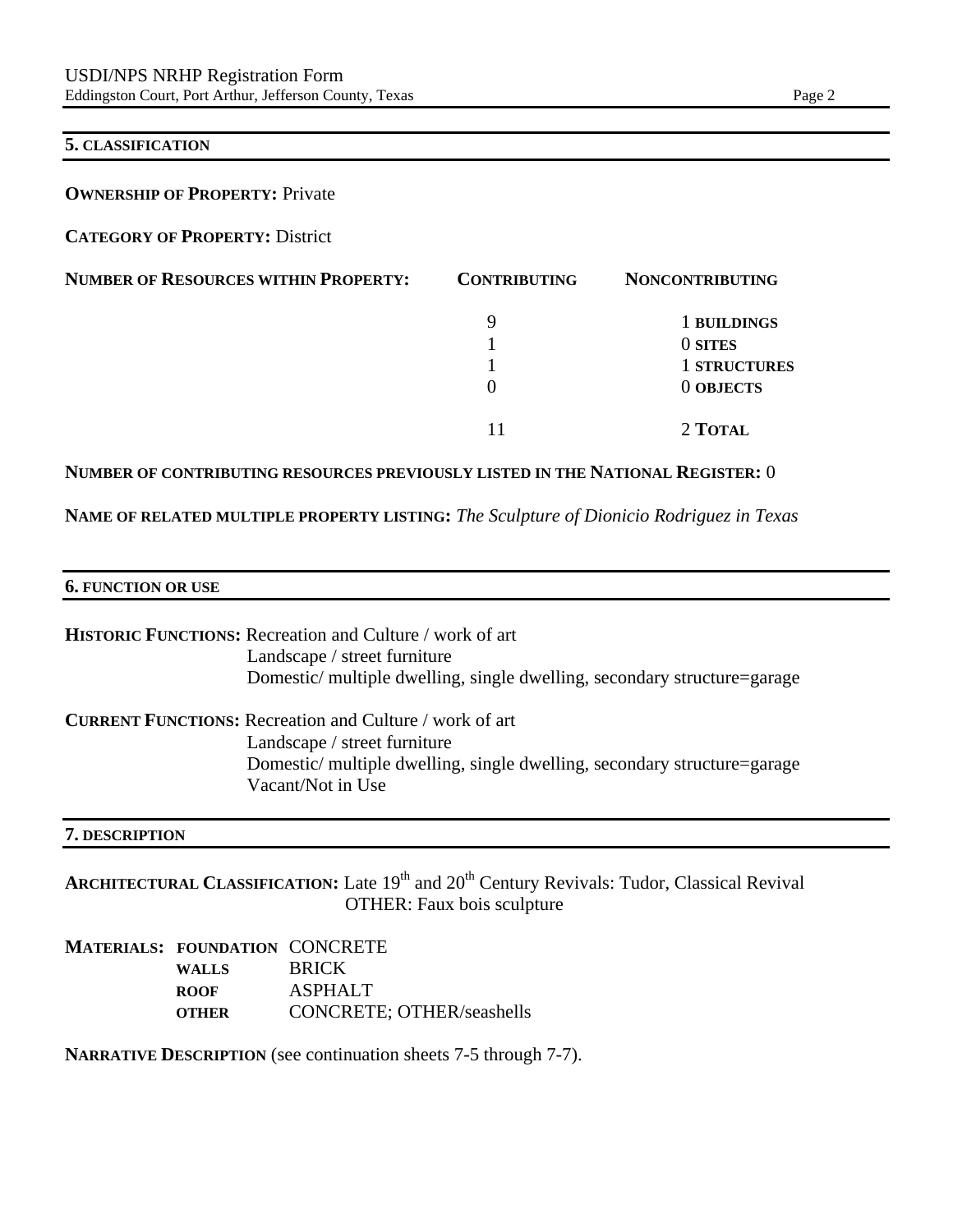#### **8. STATEMENT OF SIGNIFICANCE**

#### **APPLICABLE NATIONAL REGISTER CRITERIA**

- x **A** PROPERTY IS ASSOCIATED WITH EVENTS THAT HAVE MADE A SIGNIFICANT CONTRIBUTION TO THE BROAD PATTERNS OF OUR HISTORY.
- \_\_\_ **B** PROPERTY IS ASSOCIATED WITH THE LIVES OF PERSONS SIGNIFICANT IN OUR PAST.
- x **C** PROPERTY EMBODIES THE DISTINCTIVE CHARACTERISTICS OF A TYPE, PERIOD, OR METHOD OF CONSTRUCTION OR REPRESENTS THE WORK OF A MASTER, OR POSSESSES HIGH ARTISTIC VALUE, OR REPRESENTS A SIGNIFICANT AND DISTINGUISHABLE ENTITY WHOSE COMPONENTS LACK INDIVIDUAL DISTINCTION.
- \_\_\_ **D** PROPERTY HAS YIELDED, OR IS LIKELY TO YIELD, INFORMATION IMPORTANT IN PREHISTORY OR HISTORY.

#### **CRITERIA CONSIDERATIONS:** N/A

**AREAS OF SIGNIFICANCE:** Art, Landscape Architecture, Community Planning and Development

**PERIOD OF SIGNIFICANCE:** c.1929

**SIGNIFICANT DATES:** c.1929

**SIGNIFICANT PERSON:** N/A

**CULTURAL AFFILIATION:** N/A

**ARCHITECT/BUILDER:** Dionicio Rodriguez (sculpture); building architect unknown

**NARRATIVE STATEMENT OF SIGNIFICANCE** (see continuation sheets 8-8 through 8-10).

#### **9. MAJOR BIBLIOGRAPHIC REFERENCES**

### **BIBLIOGRAPHY** (see continuation sheet 9-11).

### **PREVIOUS DOCUMENTATION ON FILE (NPS)**: N/A

- \_ preliminary determination of individual listing (36 CFR 67) has been requested.
- \_ previously listed in the National Register
- \_ previously determined eligible by the National Register
- \_ designated a National Historic Landmark
- \_ recorded by Historic American Buildings Survey #
- \_ recorded by Historic American Engineering Record #

#### **PRIMARY LOCATION OF ADDITIONAL DATA:**

- x State historic preservation office *(Texas Historical Commission)*
- \_ Other state agency
- \_ Federal agency
- \_ Local government
- \_ University
- \_ Other -- Specify Repository: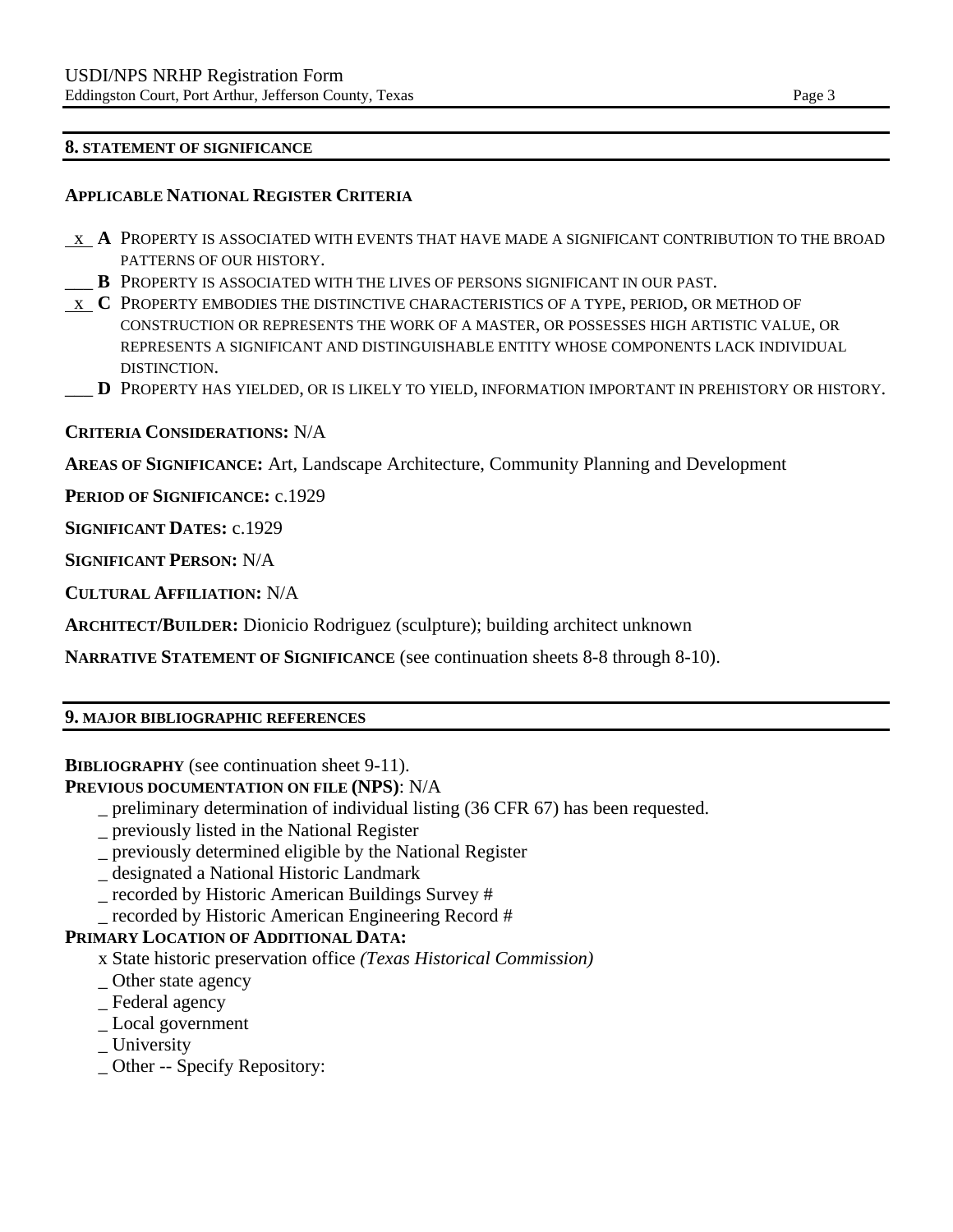#### **10. GEOGRAPHICAL DATA**

**ACREAGE OF PROPERTY:** approximately 12 acres

| <b>UTM REFERENCES</b> |   | Zone | Easting | Northing |
|-----------------------|---|------|---------|----------|
|                       |   | 15   | 411852  | 3307516  |
|                       |   | 15   | 411954  | 3307638  |
|                       | 3 | 15   | 412157  | 3307475  |
|                       |   | 15   | 412040  | 3307358  |
|                       |   |      |         |          |

**VERBAL BOUNDARY DESCRIPTION:** LT 7 2 BLK MCHANKS, LESS D D 7 EASEMENT (Jefferson County Texas Central Appraisal District).

**BOUNDARY JUSTIFICATION:** Nomination includes all property historical associated with the district, including the apartment buildings, house, and sculpture by Dionicio Rodriguez

# **11. FORM PREPARED BY NAME/TITLE:** Patsy Light and Maria Pfeiffer **ORGANIZATION: DATE:** February 2004 **STREET & NUMBER:** 300 Argyle **TELEPHONE:** (210) 824-5914 **CITY OR TOWN:** San Antonio **STATE**: Texas **ZIP CODE:** 78209 **ADDITIONAL DOCUMENTATION CONTINUATION SHEETS MAPS PHOTOGRAPHS** (see continuation sheet Photo-14) **ADDITIONAL ITEMS** (see continuation sheets Figure-12 and Figure-13) **PROPERTY OWNER NAME:** M. Aquilina and Sons **STREET & NUMBER:** PO Box 2544 **TELEPHONE:** 702-616-3352 **CITY OR TOWN: Port Arthur <b>STATE:** Texas **ZIP CODE:** 77643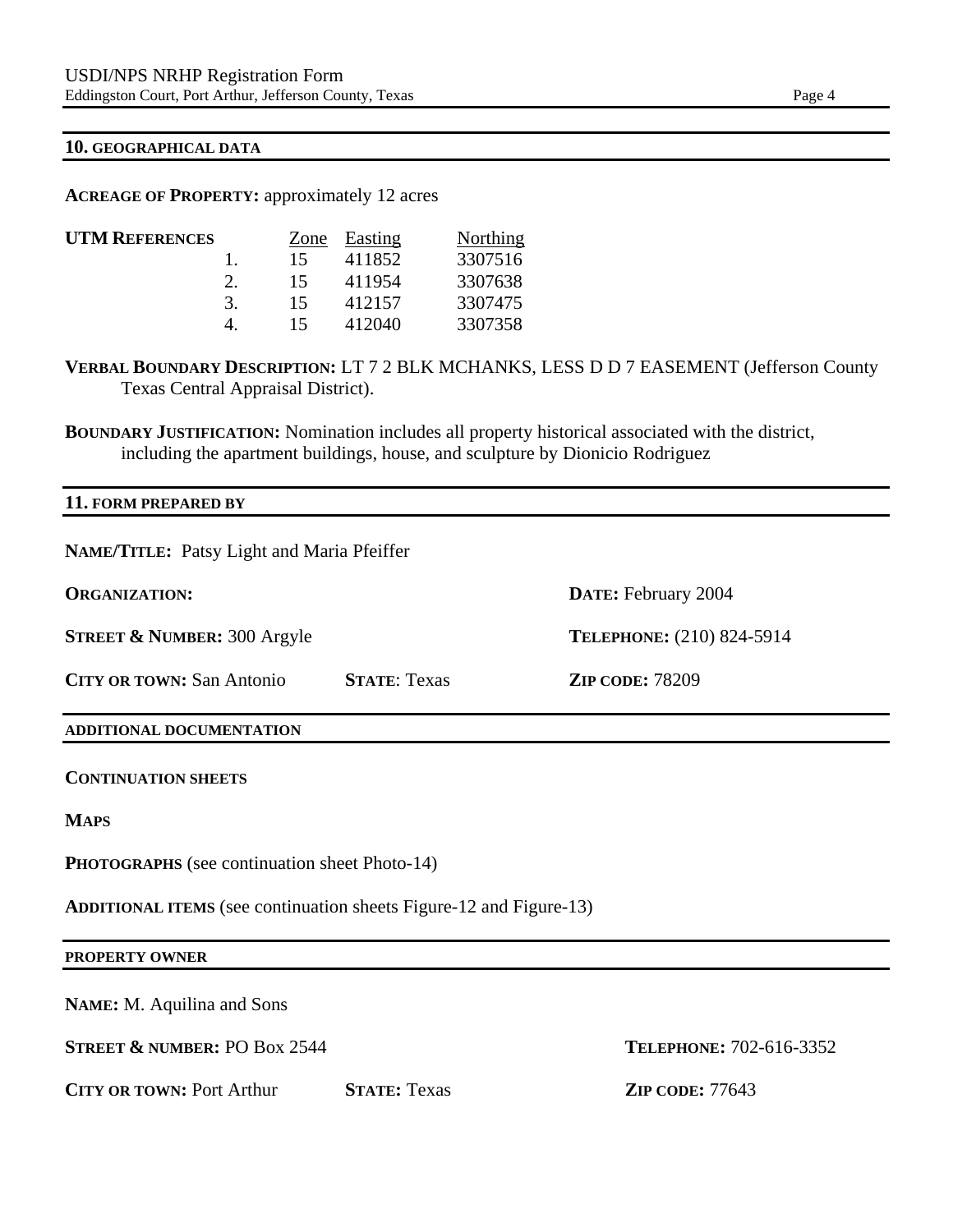# **National Register of Historic Places Continuation Sheet**

 Eddingston Court Section 7 Page 5 Port Arthur, Jefferson County, Texas

Eddingston Court is an apartment complex on the northeast side of Port Arthur, Texas, near the Sabine-Neches Canal. The complex features 2 pairs of 2-story Tudor brick apartment buildings facing each other across a central sculpture garden and pond (now dry). The garden, along with an extensive concrete and conch shell wall along Proctor Street, is the work of noted sculptor Dionicio Rodriguez. A 1-story brick ranch house with a classical pedimented entry anchors the district opposite the main entrance, and wood-frame garages are at the rear of the apartments.

Paralleling Proctor Street is a conch shell-encrusted wall adorned with shell-covered pillars. The two main sections of the wall are 2  $\frac{1}{2}$  high with alternating square and diamond shaped apertures along their 98' lengths. Two openings for foot traffic separate the long wall lengths from the gateway features flanking the central drive. Each side has an 8' high pillar, capped by a hipped roof lantern, adjoining a curving 8' length of wall that meets a 5  $\frac{1}{2}$ ' tall capped pillar along the driveway. Cement plaques attached to pillars on each side read "Eddingston Court 1929." At both the eastern and western edges of the property are 10' wide utility easements flanked by 5' high shell covered pillars.

Pairs of brick apartment buildings are on the east and west sides of the entry boulevard that is bisected by a grassy median with a fish pond. The pond measures 21' in diameter and rests on a 28' platform. Areas of cement "rocks" line the edges of the pool and extend over the sides creating natural appearing layered ledges. A 4½-foot-tall sculpted "rock" fountain (no longer operating) provided water for the pond. The fountain and the pond are in moderately good condition.

The four apartment buildings share some Tudor design elements, but each has varying details. All have front gables, 6/6 double hung wood frame windows and pitched roofs, clad with composition shingles. Building 1, which measures 82'x 31,' has a left gable with a decorative brick design over a first floor metal roofed bay. A square entry porch frames a Tudor door opening. An oriel window is over the main entrance, and the right gable has a metal roofed bay on the second floor. Building 2 measures 81x25" and has a left gable centered with triple windows surrounded by half timbering of wood and plaster. The center section is pierced by a rounded cast stone doorway with an oriel window above. The right gable is half-timbered with triple windows trimmed with a cast stone label molding. Building 3 measures 35' x 90' and is similar to 4, but has brick castellation capping the second story wings above the doorways. Building 4, also 35' x 90,' has two prominent cross gables of cross timbering. Each end gable has tripartite fenestration on lower and upper floors. The upper window grouping is trimmed with a patterned brick detail, and the lower is capped with brick arches infilled with plaster. Entrance porches feature flattened cast stone arches. Above the doorways are long and narrow 4/4 windows capped with label molds.

The four frame garages have vertical board and batten siding and corrugated tin shed roof. A storeroom was built on the end of each building. Similar in design, the garages have varying numbers of spaces for vehicles: Number 5 had nine bays; number 6, six bays; number 7, eight bays and number 8, seven bays.

The single-story four-bedroom frame house (noncontributing) with brick veneer measures 104' x 55", and the attached garage measures 20' x 23'. The composition shingle roof has several intersecting gables. The main entrance of the residence borrows decorative details from neoclassical style architecture. The front (west) façade with the main gable has two wooden columns supporting the porch roof which is capped with a white wooden pediment, embellished with a 12 paned shield. Dentil molding trims the fascia. Triple 2/2 wood frame windows on either side of the front door are trimmed with white shutters. Fenestration varies and includes regular and smaller sized windows, some with white shutters. The rear (south) façade has a glassed-in porch with sliding glass doors, overlooking the tennis court. An asphalt paved driveway branches off the main driveway, and leads to the garage.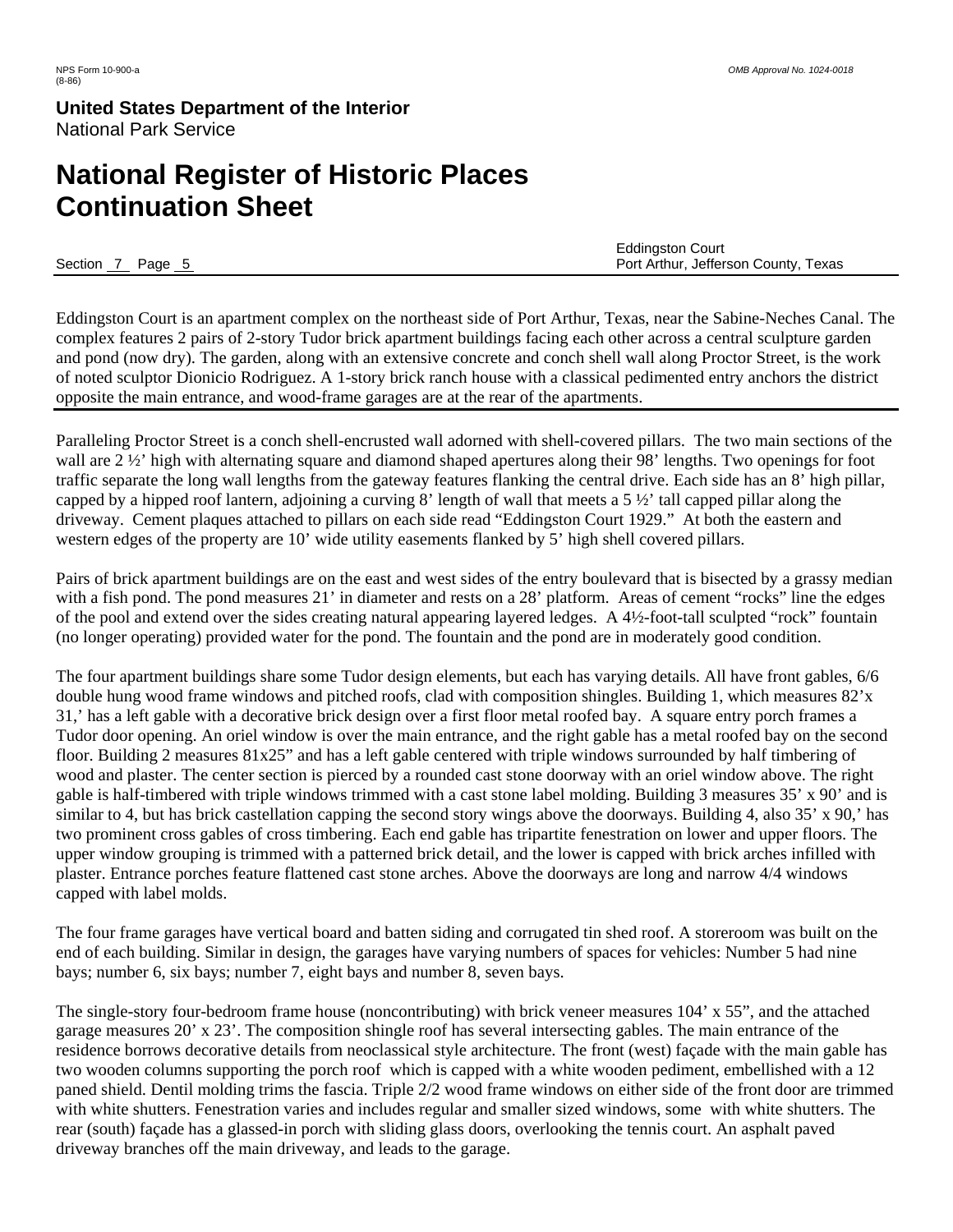# **National Register of Historic Places Continuation Sheet**

 Eddingston Court Section 7 Page 6 Port Arthur, Jefferson County, Texas

#### **Sculpture by Dionicio Rodriguez at Eddingston Court**

A fishpond is sited in the middle of the median in the entry boulevard. The pond measures 21' in diameter and rests on a 28' irregularly-shaped base. Areas of cement "rocks," some with recesses for plants, create natural appearing ledges, project over the pool like floating cave formations. A 4 1/2/' tall fountain, with edges of sculpted "rock" hanging downward like stalactites, provided water for the pond. Beulah Ayhsen remembered that the parkway on either side of the pond was landscaped with Sweetheart Rose bushes .Although not functioning, the fountain and the pond are in moderately good condition.

A section of the central garden was called the Garden of Tranquility. One of the garden's main features, a 9' high fountain of successive layers of "rock," is capped by a large semicircular form. Water from a spout on the top would spill onto a top layer of "rock," drip over the lower layers into the pond over an area of "rock" ledges and finally, into a wide kidney shaped lagoon (now covered with weeds and underbrush) which measures thirty- three and one half feet long and twenty-nine feet wide. Still evident (in 2002) were three additional areas where water flowed into the pond. The fountain and pond remain in good condition.

On the eastern edge of the pond is a small "stump," with heavy "bark" texture that measures 33' tall and 2' in diameter. Textured roots raise the piece to an overall height of 6' One root of the stump is broken away, but lies nearby. This may have been a planned feature by Rodriguez, as rebar and mesh are not exposed. The seat is in good condition.

"The Sound Cave," on the east side of the pond, has exterior and interior walls faced with conch shells and rests on a platform of layered "cement" rocks that extends beyond the base of the walls. The cave is similar to the hollow "tree houses" that Rodriguez built at various sites, although this shape is open on three sides. The solid back wall has a built-in concrete bench. Two large shell-covered columns at each front corner support the roof. The front entrance is decorated with a conch-shell-encrusted stalactite and a stalagmite in the center. The cave was wired for electricity as evidenced by a remaining socket. The exterior of the cave measures 10' wide, 8' tall, and 9' deep; interior measurements are 7' by 8' and the height is 7 ½'. The shells are moderately covered with graffiti, and the "rock" ledge platform has been undermined by water flow. The entire structure is in danger of tipping over, but otherwise, the cave is in good condition.

A very large "tree stump" seat with six large roots extending from the base is on the western edge of the lagoon. The deeply grained "bark" seat portion is 2' in diameter, the height of the seat is  $4\frac{1}{2}$  and the back is 16" high. Overall height of the structure (including the roots) is 5'5" and the width is 5'8". The soil under the roots has eroded, but the piece is in good condition.

Similar in shape to a diving board, a "wood plank" with an attached "stump" is poised on the edge of the southeastern edge of the lagoon. "Branch" supports below the plank would have raised the structure above the water level of the lagoon. The overall height is 5' and the width is 6 ½'. The very realistic "stump" is 18" tall. The piece is in good condition.

West of the lagoon, and south of the landowners' residence, is the tennis court area where there are two textured seats, each approximately 2' high, with hollowed out smooth seats, and a log support that measures about 18" by 4'. A steel bolt protrudes from the top of the log that indicates that there may have been an additional part to this piece. These pieces are in good condition.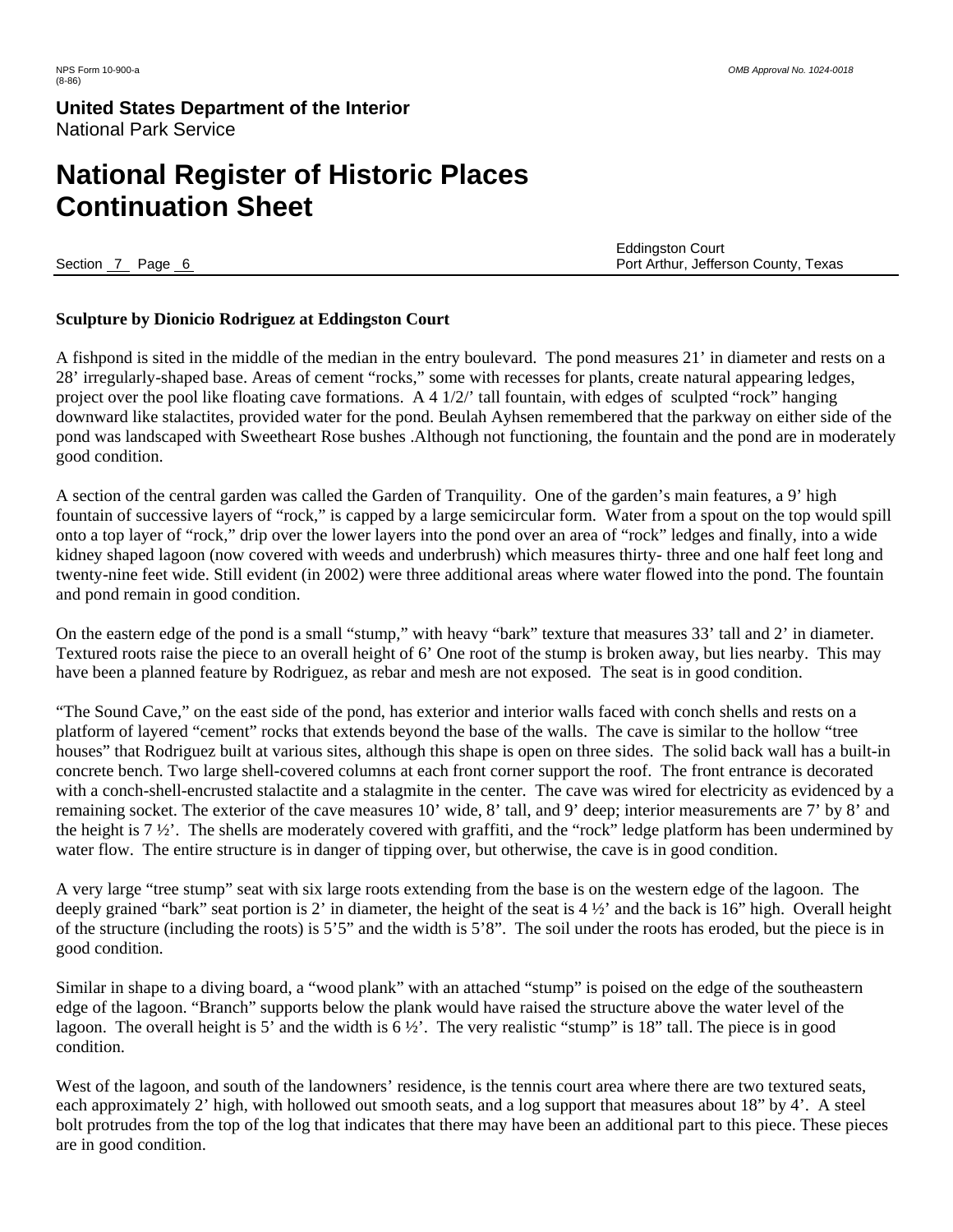# **National Register of Historic Places Continuation Sheet**

 Eddingston Court Section 7 Page 7 Page 7 Page 7 Port Arthur, Jefferson County, Texas

A flat- topped table supported by delicate, twisted small branches that converge into a "stump" base is south of the seats. The tabletop is 2'5" in diameter. The "twigs" are 17" high and the "stump" base measures 2'3" wide and is 10" high. The table is in good condition.

Near the table is a large stone-lined planting bed that is 17' in diameter. The central feature of the bed is a large cement basket (6' by 4') with a 3'10" bale. Overall height of the basket is7'. The exterior of the basket is faced with small stones, and the interior is sculpted cement. The base of the basket is surrounded by large marble (or granite) rocks. Outside the bed's perimeter are approximately fifteen "cactus" forms including two three-branched cement "cactus" that stand 3' high, a three leafed "prickly pear cactus," and a "pincushion cactus." The basket and "cactus" are in good condition, but the entire bed area is overgrown, and is in danger of being damaged by roots of saplings.

| <b>Property</b>                                              | Category  | <b>Status</b>   |
|--------------------------------------------------------------|-----------|-----------------|
| Eddingston Court lot, including garden, fountain and objects | site      | Contributing    |
| Apartment 1 - NW                                             | building  | Contributing    |
| Apartment 2 - SW                                             | building  | Contributing    |
| Apartment 3 - SE                                             | building  | Contributing    |
| Apartment 4 - NE                                             | building  | Contributing    |
| Garage (property 5)                                          | building  | Contributing    |
| Garage (property 6)                                          | building  | Contributing    |
| Garage (property 7)                                          | building  | Contributing    |
| Garage (property 8)                                          | building  | Contributing    |
| 1951 owners' house                                           | building  | Noncontributing |
| c.1925 residence                                             | building  | Contributing    |
| Conch Wall (2 parts)                                         | structure | Contributing    |
| Tennis court                                                 | structure | Noncontributing |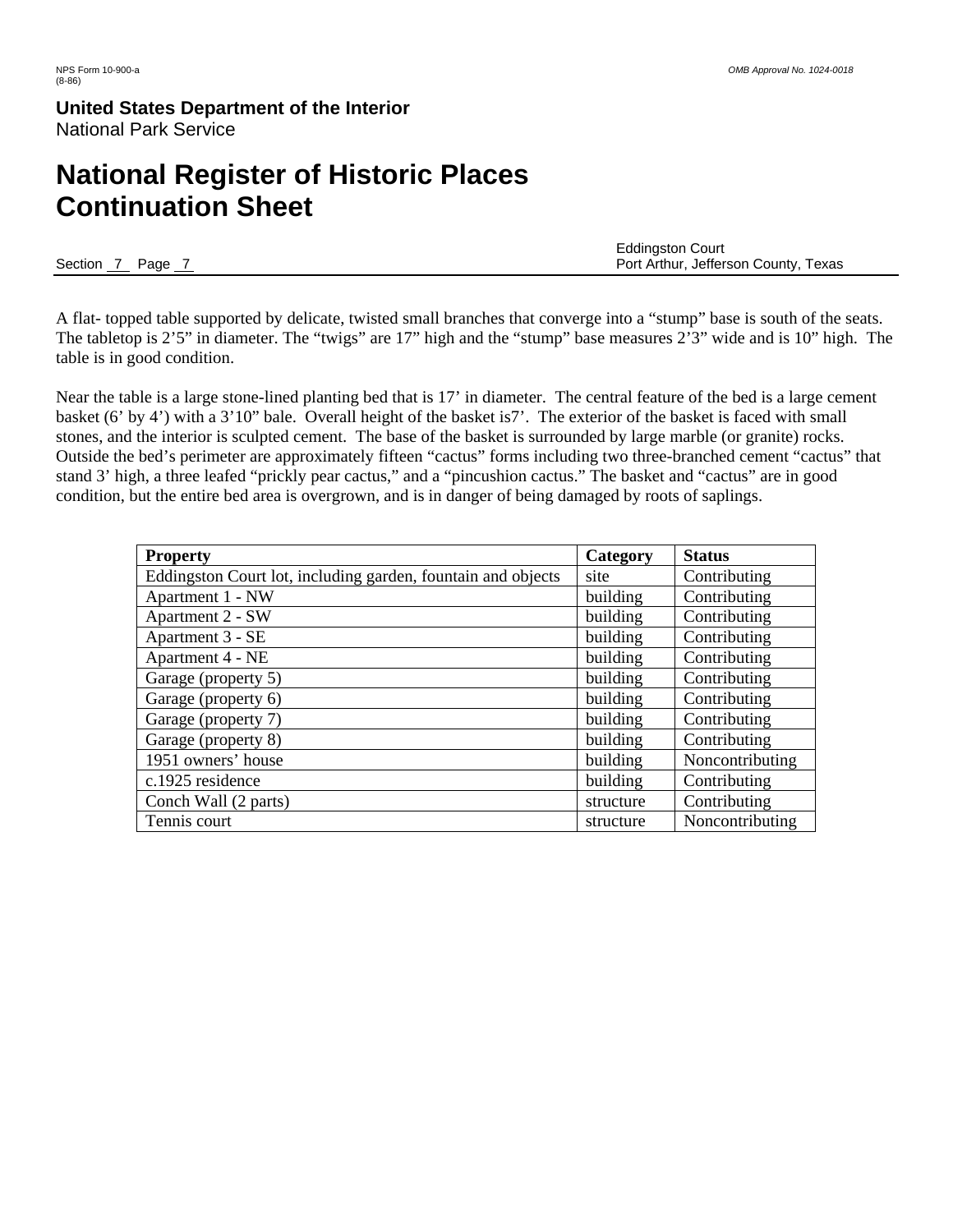# **National Register of Historic Places Continuation Sheet**

 $\overline{a}$ 

 Eddingston Court Section 8 Page 8 Page 8 Port Arthur, Jefferson County, Texas

Tugboat Captain Ambrose T. Eddingston built Eddingston Court apartments c.1929 in response to a need for housing in the growing oil-refining city of Port Arthur, Texas. The four-building apartment complex, the first of its type in Port Arthur, is in the 3300 block of Proctor Street, along the Sabine-Neches Ship Channel. Eddingston hired Dionicio Rodriguez and a group of fellow artisans from San Antonio to embellish the grounds with unique sculptures , several of which are encrusted with conch shells. Captain Eddingston commissioned fellow ship captain, Leonard Tibbetts (of the ship, *Smaland*), to deliver 5,200 shells from Grand Cayman Island, Eddingston's birthplace. The locally-designated landmark is nominated to the National Register of Historic Places under Criterion C, in the areas of Art and Landscape Architecture as monumental work by noted sculptor Dionicio Rodriguez, as part of the Multiple Property Submission *Sculpture of Dionicio Rodriguez in Texas.* Eddingston Court is also significant as an intact early 20<sup>th</sup> century residential development and is thus also nominated under Criterion A, in the area of Community Planning and Development.

Port Arthur is on State Highway 87, 17 miles southeast of Beaumont in southeast Jefferson County. In 1895, Kansas railroad promoter Arthur E. Stilwell and his financial backers established the city of Port Arthur on the western shore of Sabine Lake as the terminus of the Kansas City, Pittsburg and Gulf Railroad. In 1897 the Port Arthur Channel and Dock Co. began cutting a canal to reach deep water at Sabine Pass. With the completion of the canal in 1899, Port Arthur became a true port. By the fall of 1897, the population reached 860, and the city incorporated the following year. The railroad went into receivership in the spring of 1899, but the city's proximity to the Spindletop oilfield (first tapped in 1901), placed Port Arthur near the heart of the state's primary oil region. Major oil companies soon established facilities in Port Arthur, including Gulf and Texaco, which built refineries in 1901 and 1902, respectively. By 1914, the city had become the second largest oil-refining point in the nation, and the population exploded to 7,663 in 1910 and 50,902 by 1930.**[1](#page-7-0)**

### **Dionicio Rodriguez Sculptures at Eddingston Court Apartments in Port Arthur**

In the early 20<sup>th</sup> century, immigrants from the Cayman Islands in the British West Indies began to arrive in the Port Arthur area. By the 1980s, more than 500 Cayman families called Port Arthur home. Among the early group were Ambrose T. Eddingston and his wife, Eurina, who settled in Sabine Pass (which was a large port) in 1907, where Eddingston initially served as the cook on the Sabine Pilot's boat, later becoming a tugboat captain. He became a partner in the Sabine Ice, Coal and Water Company which supplied these commodities to the shipping industry. This company later became the Sabine Transportation Company. Other Caymanians became captains for the Texaco and Gulf Oil fleets. In 1908, the Eddingstons moved to Port Arthur. Captain Eddingston realized the need for housing for new people in the area, and in 1922, he built the Nonpareil, a rooming house for teachers at 2735 Procter Street. According to his daughter, Mrs. A.A. Shirley, Eddingston saw the need for additional rental housing as Port Arthur's population grew, and in 1928 he acquired property for a new project: a 5.15 acre track of land, part of the Horatio McHanke Subdivision, bounded on the northwest by Procter Street and on the southeast by the United States Canal (the Sabine-Neches Ship Channel) (Jefferson County Deed Records, Volume 308, page 311).

In 1929, Eddingston awarded a \$90,000. contract to L.W. Lindsay of Houston to build a four unit apartment complex, Eddingston Court, on this property (*Texas General Contractors Association Monthly Bulletin* 1929, p.32). This set of buildings resembles the picturesque manorial style buildings and houses that Lindsay's firm was designing and building in

<span id="page-7-0"></span><sup>&</sup>lt;sup>1</sup> "PORT ARTHUR, TX." The Handbook of Texas Online. <<http://www.tsha.utexas.edu/handbook/online/articles/view/PP/hdp5.html>> [Accessed Mon Nov 3 14:34:19 US/Central 2003 ].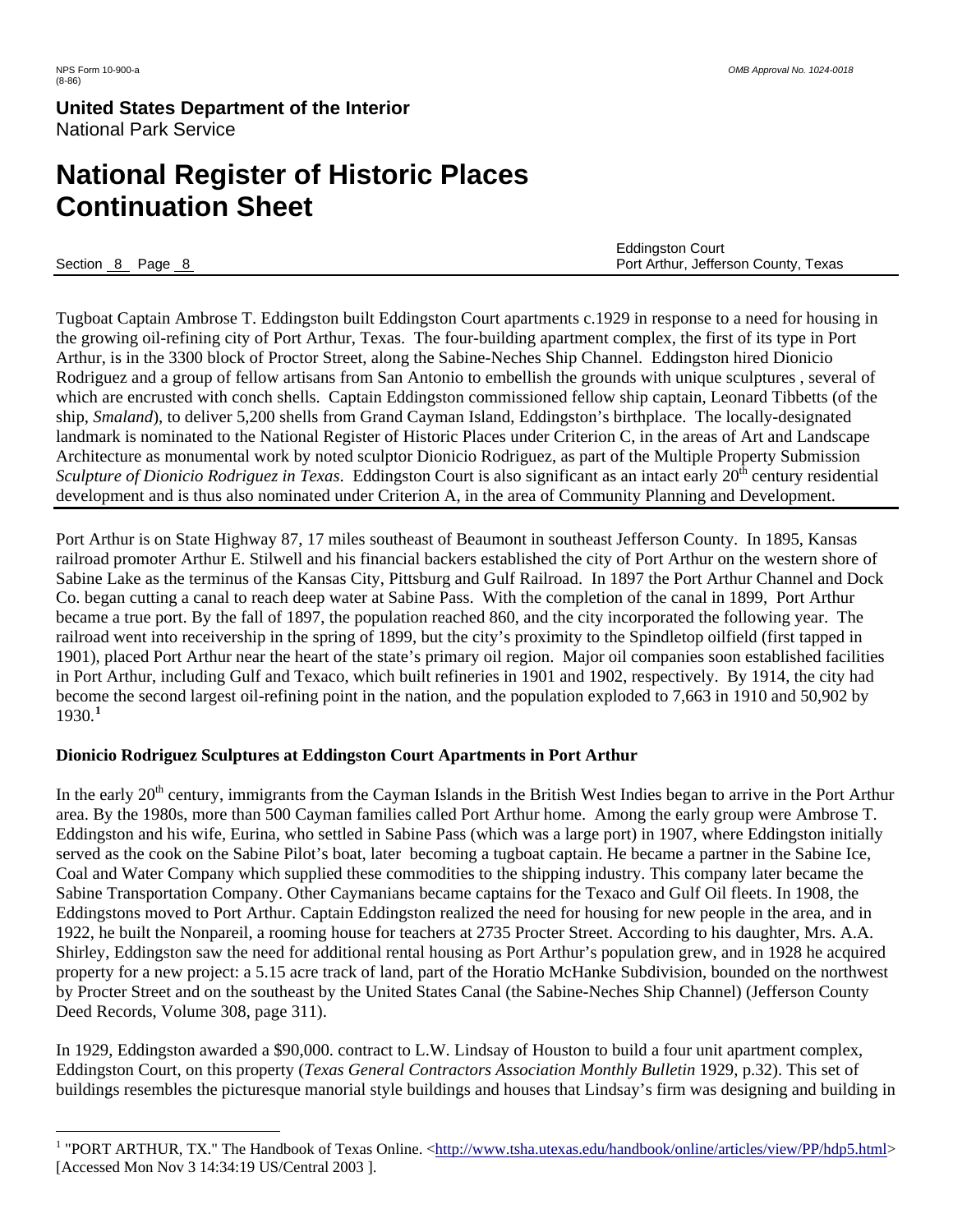# **National Register of Historic Places Continuation Sheet**

|                   | <b>Eddingston Court</b>              |
|-------------------|--------------------------------------|
| Section 8<br>Page | Port Arthur, Jefferson County, Texas |

Houston; one of them is the 1929 J.M. Frost house at 1645 North Boulevard in the Boulevard Oaks National Historic District. Lindsay, who represented himself as an architect-builder, did not design projects himself, but hired designers. As there are no existing set of plans for this project, the identity of the designer is not known (Fox to Light). William Farrington, a Houston engineer, worked with Lindsay around this period, and the *Port Arthur News* credits him with Eddingston Court's construction (*Port Arthur News* 1990, pp. 1-8C).

To embellish what he would later describe as "the garden spot of Texas," Captain Eddingston commissioned his nephew, Leonard Tibbetts, captain of the ship of the Smaland, to collect and bring 5,200 conch shells from the Caymans, and subsequently hired Dionicio Rodriguez, and a group of fellow artisans from San Antonio to build a shell wall, cave and additional cement sculptures to decorate the grounds of the project (Del Toro to Pfeiffer and Light). The ninety-eight foot wall and entrance gate bordering Proctor and the "Sound Cave," both made of the bright pink shells, are unlike any other of Rodriguez's projects. Other sculptural pieces, two "rock" fountains, log seats, chairs, and a rock encrusted basket share similarities of his work at other sites.

Four brick veneer contributing two-story buildings (two on each side) with Tudor-influenced details border a paved esplanade with an illuminated and landscaped median ending in a cul-de-sac. At the end of the cul-de-sac, an open space faced toward the canal providing residents with a view of the passing ships, prior to the construction of a one-story house with an attached garage built by subsequent owners. Each of the two buildings on the left (numbered 3 and 4 on site map) has eight efficiency apartments furnished with Murphy beds. The building (numbered 1) on the right has four 1-bedroom/ 1-bath units, and building 2 has four 2-bedroom/1-bath units. Gravel and shell-surfaced drives lead to shed roofed frame garages sited behind each unit. Inside the front wall on Procter is a one-story house, clad with horizontal lapped siding and capped with a composition shingle hipped roof. The residence (referred to as the "little house" by family members) was on the property when Captain Eddingston purchased the land for apartments. The Eddingston's son, Harley, his wife and two children lived in the house until "Mom" Eddingston purchased a home for them nearby.

Visible on early maps are the tennis court , which was lighted, near the water and a boat slip, both built by the Eddingstons. The boat slip was later eliminated when the improved seawall was built. The earliest photograph reveals a paucity of landscaping, but Eddingston's daughter, Mrs. W.E. Shirley, recalled that later "the oak trees in back were brought from Louisiana, and my mother had the trees in front planted" (Shirley, 1992). By 2003, overgrown foundation plantings almost obscure the facades of the four buildings and both houses. Mrs. Shirley also commented on the relaxed and cozy atmosphere at the apartment complex: "We were all just one happy family at the court. The residents played bridge and tennis and enjoyed the companionship." Some tenants remained for forty years.

Captain Eddingston committed suicide in 1931, and his widow, "Mom" Eddingston (as she was known to her tenants,) moved into one of the apartments and continued their management until they were sold in 1943 to local real estate developer, Marion Acquilina, Jr. and his two sons, Sam and John. (Port Arthur News 1990, page 1C). In 1951, Mr. Acquilina and his wife, Angela, built the brick home where they lived with their sons, daughter Beulah Ahysen and her daughter, Angela. Beulah managed the apartments for 10 years, later John managed the project and finally, Sharleen York, personal secretary to John, became the manager. After the death of their parents, the two brothers continued to live in the house until Sam died in 2002, and John moved to Houston to live with his family. Ownership is now includes John, Beulah Ayshen, and another sister, Mary Romeo. A historical marker placed at the entrance by the Port Arthur Historical Society reads "Eddingston Court, Erected 1929, Local Historical Landmark, 1993."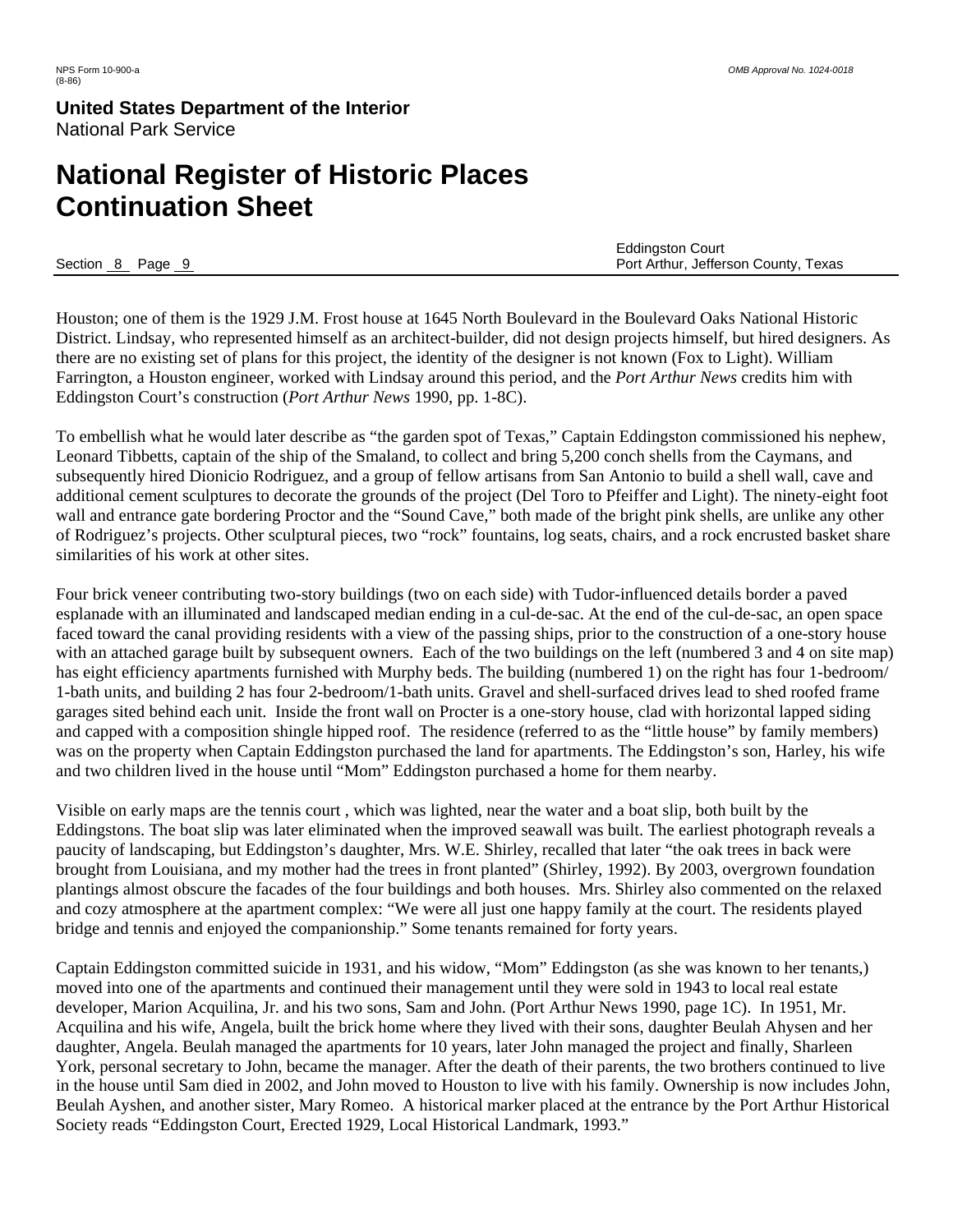# **National Register of Historic Places Continuation Sheet**

|                | <b>Eddingston Court</b>              |
|----------------|--------------------------------------|
| Section 8 Page | Port Arthur, Jefferson County, Texas |

Eddingston Court is nominated to the National Register of Historic Places under Criterion C, in the areas of Art and Landscape Architecture as monumental work by noted sculptor Dionicio Rodriguez, as part of the Multiple Property Submission *Sculpture of Dionicio Rodriguez in Texas,* at the state level of significance. This level of significance is merited because it is Rodriguez's most monumental and complete work in Texas, featuring not only his sculptures but also all of the original buildings, resulting in an intact designed landscape. The use of imported conch shells as a decorative device on the walls is also unique in Rodriguez's known body of work. Eddingston Court is also significant as an intact early  $20<sup>th</sup>$  century residential development reflecting the need for housing in the growing oil refinery city, and is thus also nominated under Criterion A, in the area of Community Planning and Development, at the local level of significance.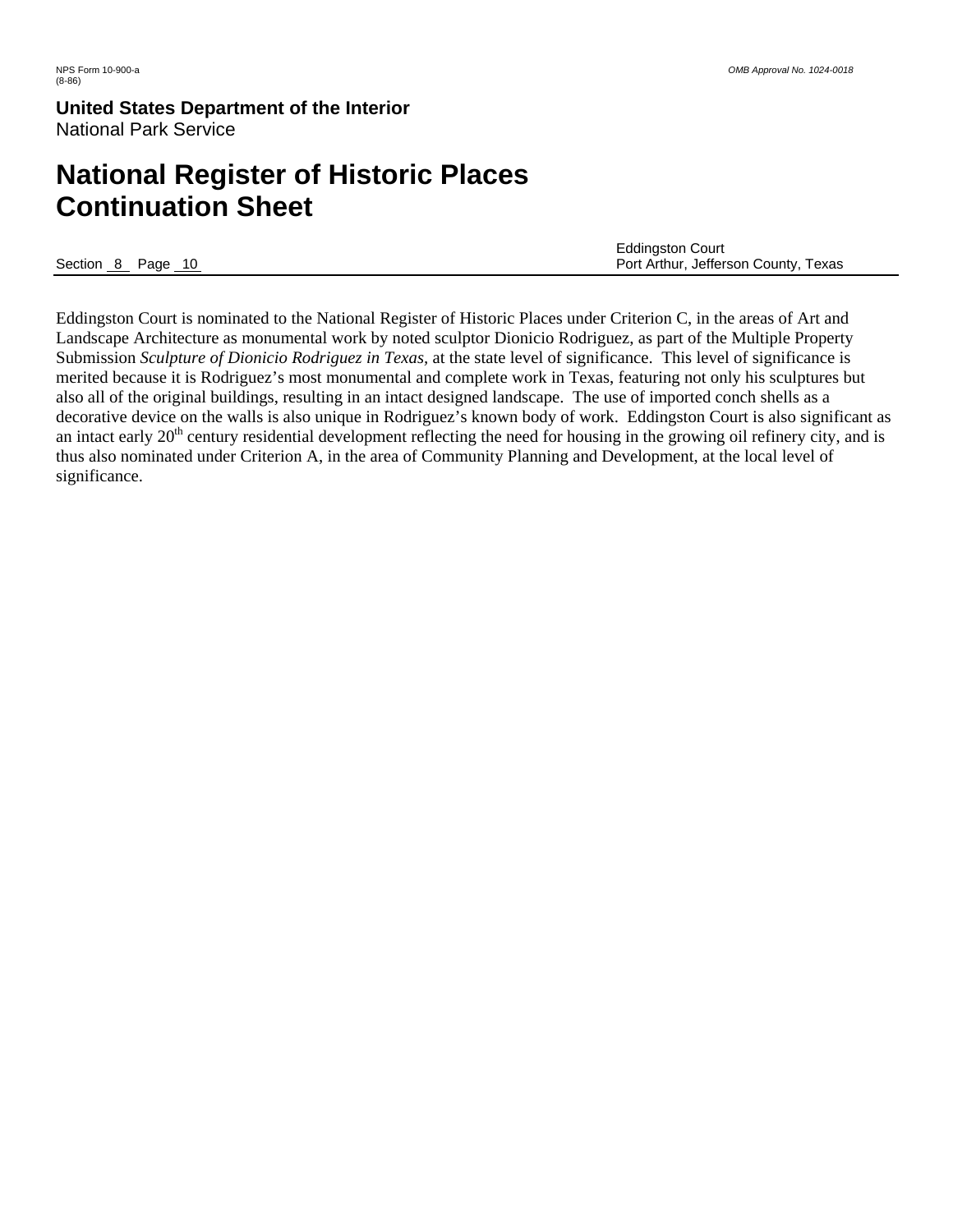# **National Register of Historic Places Continuation Sheet**

 Eddingston Court Section 9 Page 11 Page 11 Port Arthur, Jefferson County, Texas

#### **BIBLIOGRPAHY**

Ahysen, Beulah and Angela Radusch. Telephone conversation with Patsy Light, October 28, 2003.

- Aubey, Ruth. Numerous telephone conversations, faxes and E-mails, 1995-2003.
- Aubey, Ruth. Letter to Patsy Light; January 31, 1996
- Cline, Ray and Yvonne Sutherland. Research at Port Arthur Public Library, Port Arthur, Texas. (1930 photo and unpublished manuscripts).
- Cook, Margie. Telephone interview with Pasty Light; February 13, 2004.
- Del Toro, Mrs. Guadalupe, and Emma Bailey. Telephone interview with Patsy Light; December 21, 1998.
- Del Toro, Mrs. Guadalupe. Taped interview with Maria Pfeiffer and Patsy Light; December 21, 1998.
- Hale, Ken. Aerial maps, McHanke Subdivision map and Sanborn's Map.
- Jefferson County Deed Records, Jefferson County Courthouse: Vol. 308, page 311.
- Fox, Stephen. E-mail to Patsy Light; October 13, 2003.
- Goldsmith, Jill. Article in*. Port Arthur News*. "Eddingston Empire; Ambrose T. Eddingston Brought Caribbean Flair to Port Arthur." April 8, 1990. pp. 1-8C.
- Shirley, Mrs. W. E. *Eddingston Court*. Manuscript in the vertical files of Port Arthur Public Library, Port Arthur, Texas, 1992.
- Stansbury, Jack, A.I.A. Assistance with site map of Eddingston Court, September-October, 2003.

Texas General Contractors' Association Monthly Bulletin 1929, page 32. (Courtesy of Stephen Fox).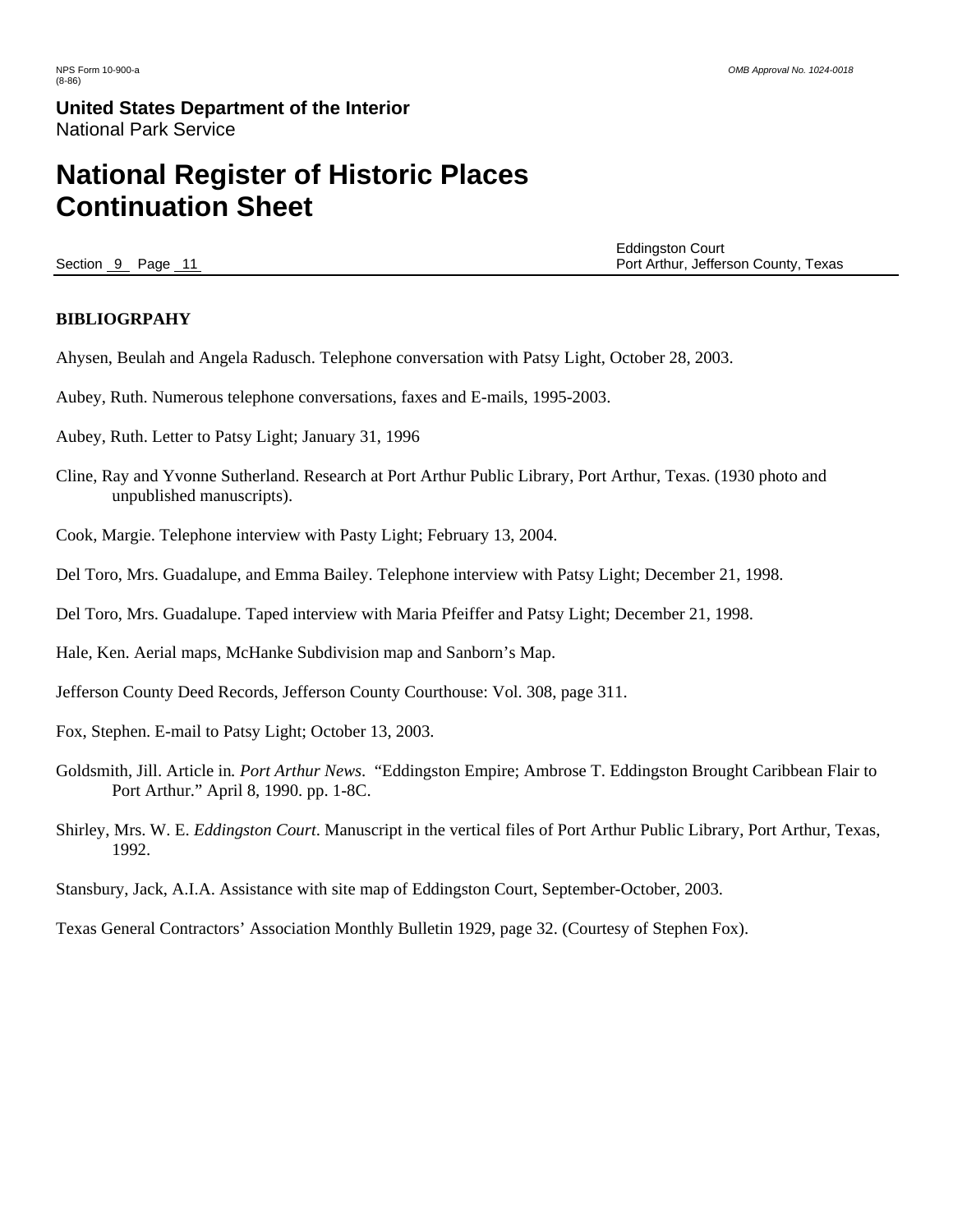# **National Register of Historic Places Continuation Sheet**

Eddingston Court<br>
Section Figure Page 12 2009 12 2009 12 2009 12:00 12:00 12:00 12:00 12:00 12:00 12:00 12:00 12:00 12:00 12:00 Port Arthur, Jefferson County, Texas

Eddingston Court Photograph, possibly used as a postcard image, c.1930 (Source: Port Arthur Public Library)

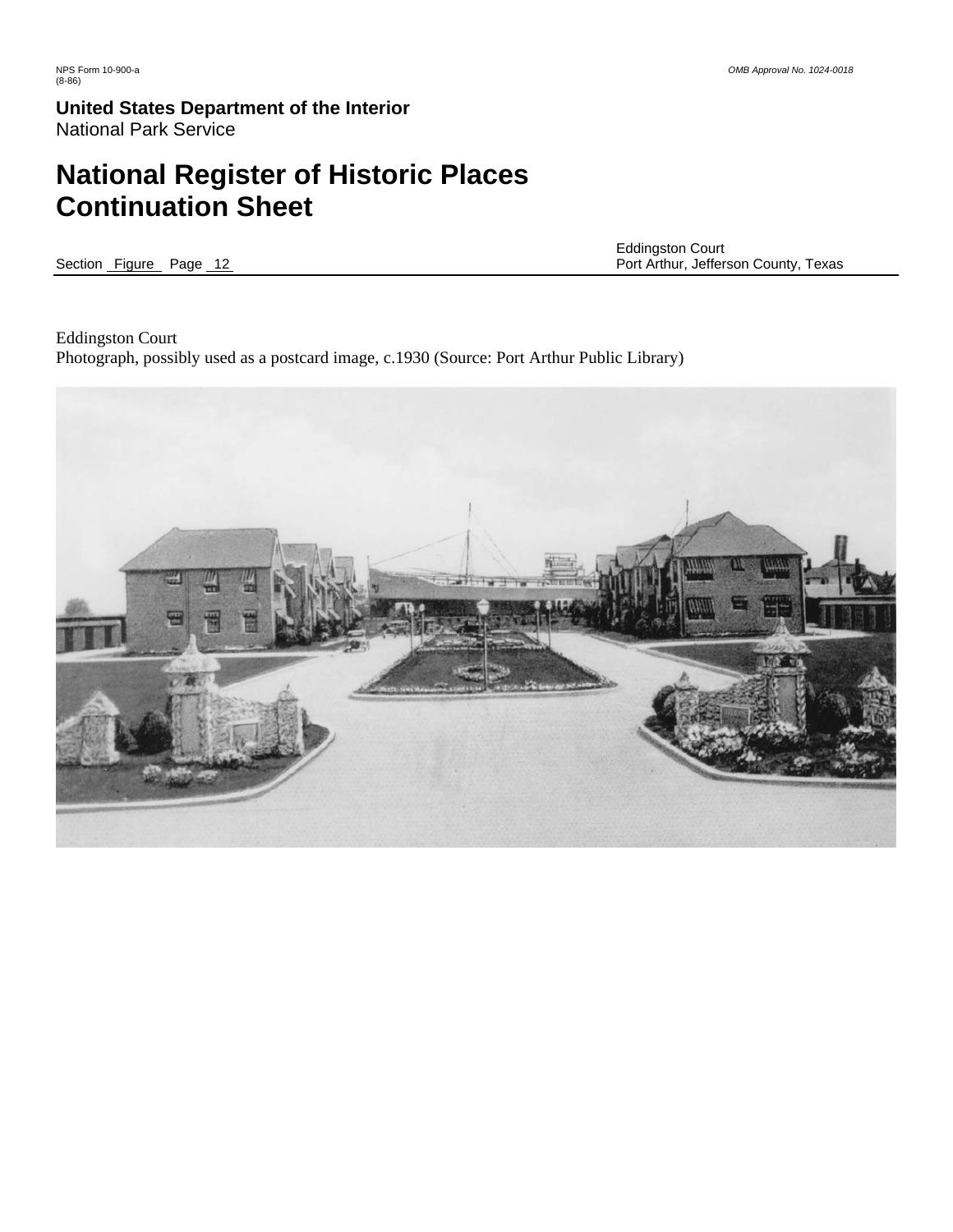# **National Register of Historic Places Continuation Sheet**

Eddingston Court<br>
Section Figure Page 13 and the Court Section Court Port Arthur, Jeffers Port Arthur, Jefferson County, Texas

Plan (no scale)